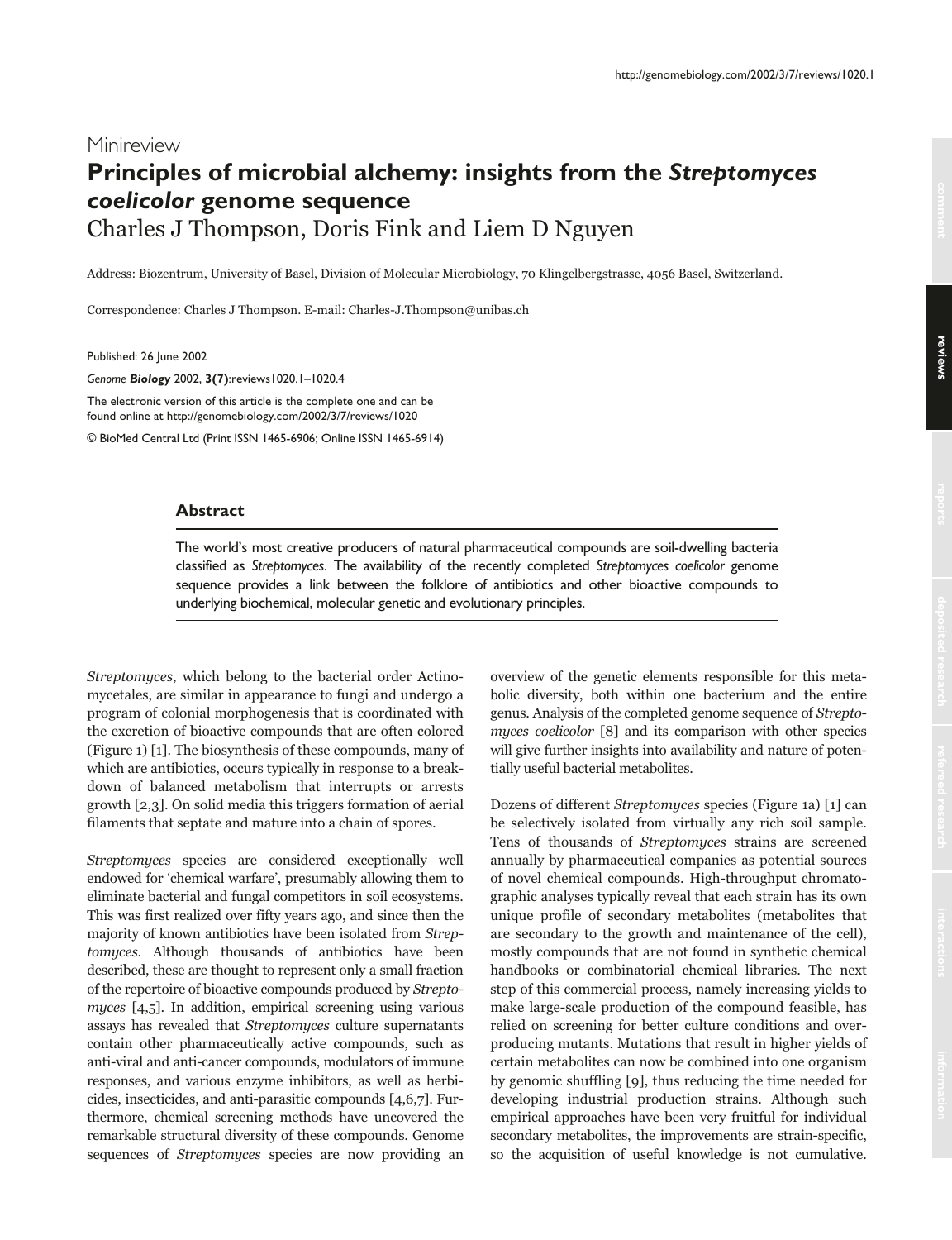

#### Figure I

Production of pigmented secondary metabolites by Streptomyces colonies. (a) Typical colonial morphologies of Streptomyces isolated from the soil. Colonies often excrete colored pigments, providing a visual recording of secondary metabolite biosynthesis. The chemically diverse compounds represent a vast array of bioactive compounds that often have pharmaceutical applications. (b) A panoramic view of Streptomyces coelicolor colonial morphology. Both peripheral and aerial mycelia develop from the central mass of the colony. Metabolites, including the blue antibiotic actinorhodin, are excreted into the medium and into aqueous droplets on the hydrophobic surface of the colony. Images courtesy of Tobias Kieser, Celia Bruton and Jennifer Tenor.

Thus, new *Streptomyces* secondary metabolites are still accessible only through expensive and time-consuming screening techniques.

The diversity of secondary metabolite structures defies simple chemical classification, but many of the most useful and best understood compounds are synthesized by two families of multifunctional enzymes that can assemble unusual carbon and peptide chains. Polyketide and peptide synthases catalyze condensation reactions that can be used to assemble acetyl CoA or amino-acid derivatives into polyketide and polypeptide structures, respectively. Polyketide synthases are structurally and functionally homologous to fatty acid synthases. 'Classical' fatty acid synthases initiate the assembly of fatty-acid chains with acetyl CoA, increase chain length by condensation with malonyl CoA and fully reduce the carboxyl residues at each step of extension. These have evolved into two different types of polyketide synthases: type I polyketide synthases, which catalyze a reaction in which the growing acyl chain is sequentially transferred to a series of modular reaction centers of the enzyme, typically generating macrocyclic lactone rings characteristic of so-called macrolide antibiotics; and type II polyketide synthases, which typically condense malonyl CoA iteratively, using the same active condensation site to generate aromatic compounds. Polypeptide-based antibiotics are often synthesized by non-ribosomal peptide synthases, which can condense more than 15 amino acids or unusual analogs into linear or cyclic structures.

Rapid progress in understanding these complex multifunctional enzymes was achieved through a combination of genetic and chemical approaches [10]. It is now possible to predict and engineer the structure of both polypeptides [11-14] and polyketides  $[11-13,15]$ . The modules of non-ribosomal peptide synthase and type I polyketide synthase enzymes are arranged in an order that is colinear with the component residues in the mature polymer. Furthermore, these enzyme modules can be genetically engineered to reprogram the order and modifications of residues within the polymers. Using this technology, dozens of derivatives of the polyketide erythromycin have been synthesized by reprogramming the erythromycin polyketide synthase [16]. Domain swapping between peptide synthases has demonstrated the feasibility of engineering peptide antibiotics [14]. Engineering additional domain modules will increase the repertoire available for introducing random changes or designing new antibiotics. It remains to be seen, however, whether these approaches will rival the diversity and specificity of compounds that have evolved in biological systems over hundreds of millions of years. For example, natural products are already specifically preselected to avoid negative interactions with other protein domains that might make them toxic to bacteria that produce them and likewise to humans. So how can genome sequencing help provide better access to natural products?

A remarkable revelation of the S. coelicolor genome sequence was that the numbers of secondary metabolites that can be made by a single *Streptomyces* isolate may be even more extensive than was previously recognized [8]. Homologybased searches using only polyketide and peptide synthases revealed many unrecognized metabolic capabilities in S. coelicolor (Figure 1b) and Streptomyces avermitilis, a species that has been used for many years as a source of the anti-parasitic compound avermectin for human and veterinary medicine. The *S. avermitilis* genome is predicted to encode at least 25 different secondary metabolites [17], including melanins, carotenoids, siderophores (microbial ironbinding agents required for iron import), type I and type II polyketides, and non-ribosomally assembled peptides. Forty years of genetic studies of S. coelicolor identified only a few of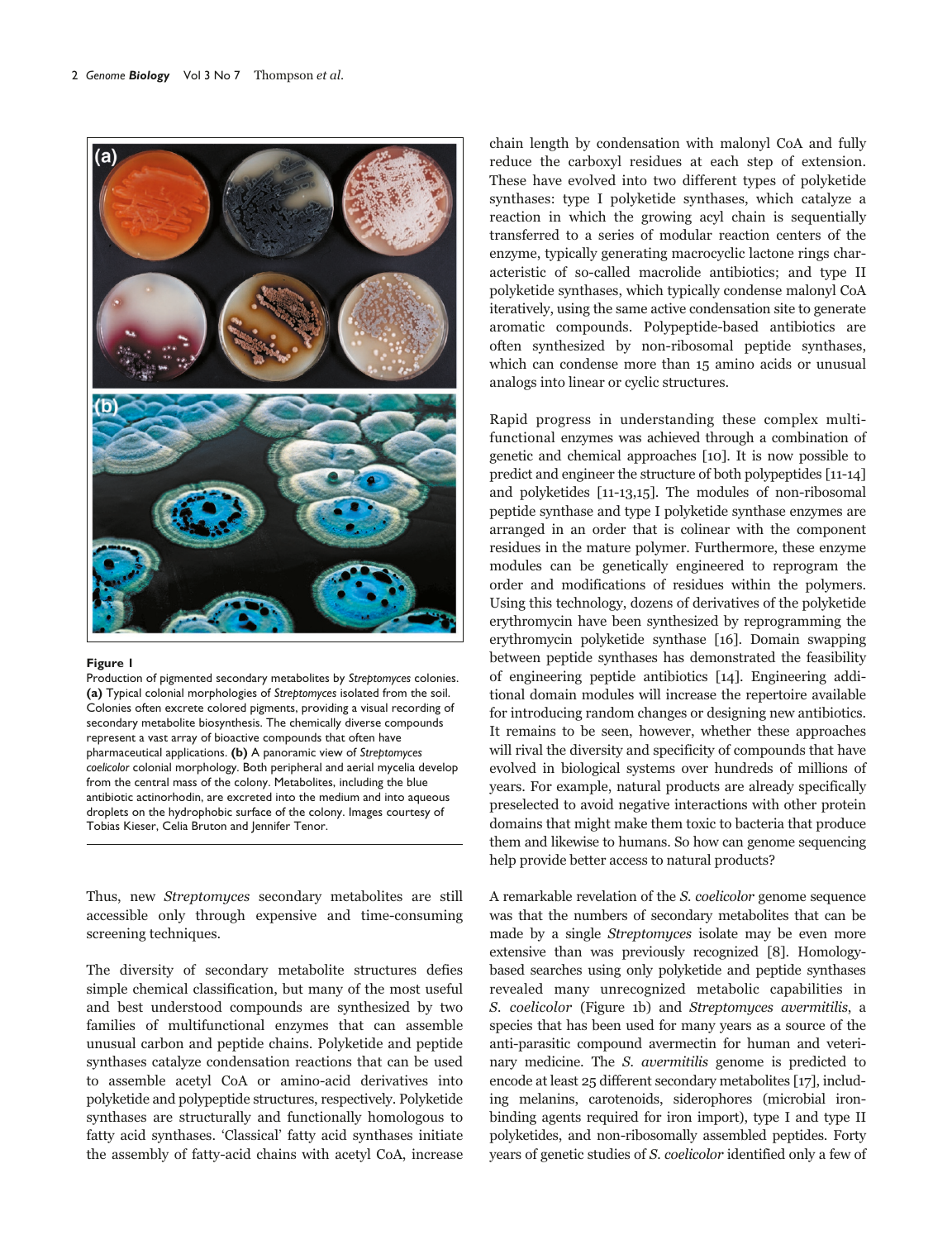its secondary metabolites, namely prodigiosins (red pigmented antibiotics), two type II polyketides (the antibiotic actinorhodin as well as a gray spore pigment encoded by the  $whiE$  locus), and the non-ribosomal peptide calcium-dependent antibiotic (CDA). The S. coelicolor genome sequence now predicts 18 additional secondary metabolites, including polyketides synthesized by polyketide synthases of type I and type II and by a third type found primarily in plants, peptides assembled by non-ribosomal peptide synthases, siderophores, hopanoids (sterol-like bacterial lipids), butyrolactones (bacterial pheromones), terpene, geosmin (the predominant natural odor of soil), and others [8].

The genes of a secondary metabolic pathway are typically coregulated, clustered within the bacterial chromosome, and functional in heterologous species. Early mapping studies [18] revealed synteny (conserved order and orientation) of genes within homologous gene clusters encoding compounds of antibiotic biosynthesis pathways in different species. This probably reflects common ancestry and common adaptive functions for these gene clusters. Similarly, early linkage analyses of Streptomyces chromosomes suggested synteny of auxotrophic markers in different species [19]. Antibiotic biosynthetic clusters were not found in the same places in different Streptomyces chromosomes, however, suggesting that these clusters were incorporated later. Sequence analysis of *Streptomyces* chromosomes supports these initial findings and provides further evidence that secondary metabolic islands (SMILES), such as the antibiotic biosynthetic clusters, were acquired by horizontal transmission. Like pathogenicity islands - genomic segments in bacterial pathogens that encode virulence factors and may have evolved through horizontal transfer - genes for illegitimate recombination, such as those encoding integrases and transposases, are occasionally identified within or adjacent to antibiotic gene clusters in S. avermitilis [17] and S. coelicolor [8]. For example, genes found associated with the secondary metabolite clusters whiE and cda in S. coelicolor are such neighbors. Because the GC content of these clusters is indistinguishable from that of the adjacent chromosome sequences and their regulatory systems are incorporated with those of other Streptomyces genes, integration of SMILEs in the genome may have occurred long ago. The retention of apparently intact clusters, which contain no obvious pseudogenes, suggests that their products are at present important but are synthesized only when primary metabolic precursor pools can no longer support efficient growth.

The existence of so many different secondary metabolites probably indicates specific adaptations to different habitats. Mycobacteria, which are also members of the Actinomycetales, are also primarily saprophytic soil bacteria. But the genus also includes Mycobacterium tuberculosis and the leprosycausing Mycobacterium leprae, two of the most dangerous pathogens known to man. The M. tuberculosis and S. coelicolor chromosomes show synteny within a region that is defined as the central core sequence in S. coelicolor (about  $5$  Megabases) [8]. Interestingly, the *M. tuberculosis* chromosome contains 18 polyketide synthase gene clusters [20]. The fact that six of these clusters were also found in the severely reduced M. leprae chromosome suggests that they serve indispensable functions in the bacteria [21]. Although many of the clusters may provide cell-wall components, in Mycobacterium ulcerans (the causative agent of a tropical skin disease), one produces mycolactone, a toxin involved in pathogenicity [22]. Mycobactin, a siderophore synthesized by a combination of polyketide synthases and non-ribosomal peptide synthases, plays an essential role in mycobacterial virulence [23]. The fact that Streptomyces produce potent immunomodulators, such as tacrolimus [24] (also called FK506 [25]) and rapamycin [26], suggests that secondary metabolites may provide other virulence functions, such as the immunosuppression that accompanies mycobacterial infections. Such compounds may have enormous therapeutic value because lethal pathogenicity effectors could potentially be turned into life-saving pharmaceutical compounds. Similarly, other actinomycetes that have not been as extensively exploited because of isolation and cultivation difficulties may also produce large numbers of unusual SMILE-encoded compounds with undiscovered and unanticipated biological activities  $[1,4,7]$  that may reflect each species' interactions with soil metazoans.

Because the *S. coelicolor* genome sequence is now available, large-scale methods of gene expression and site-directed mutagenesis can be exploited to identify even more secondary metabolites and to better understand the regulatory mechanisms that coordinate pathways of primary and secondary metabolism. In an early proteomic analysis using two-dimensional gel electrophoresis of Streptomyces hygroscopicus cultures, that had been pulse-labeled at various time points during growth, we used statistical analyses of global gene-expression patterns to identify secondary metabolic enzymes [27]. Analyses of the patterns displayed by 400 spots on the two-dimensional gels showed that the proteins encoded within the SMILE for biosynthesis of the antibiotic and herbicide bialaphos fell into discrete kinetic groups. Similar, but more extensive two-dimensional gel analyses have now been initiated in S. coelicolor by us and others, and several hundred protein spots have been identified [28,29]. In addition, Cohen and colleagues [30] were able to correlate transcriptional expression patterns with chromosome position by using powerful gene chip studies of *S. coelicolor* cultures, coupled with a knowledge-based algorithm. This approach allowed them to identify contiguous genes in four SMILEs corresponding to known polyketide synthase or non-ribosomal peptide synthase gene clusters. The same principle might be used to predict SMILEs producing novel compounds that are not encoded by polyketide or peptide synthases. In fact, kinetic analysis also revealed other blocks of coordinately regulated genes. These genes may be involved in the synthesis of previously unrecognized